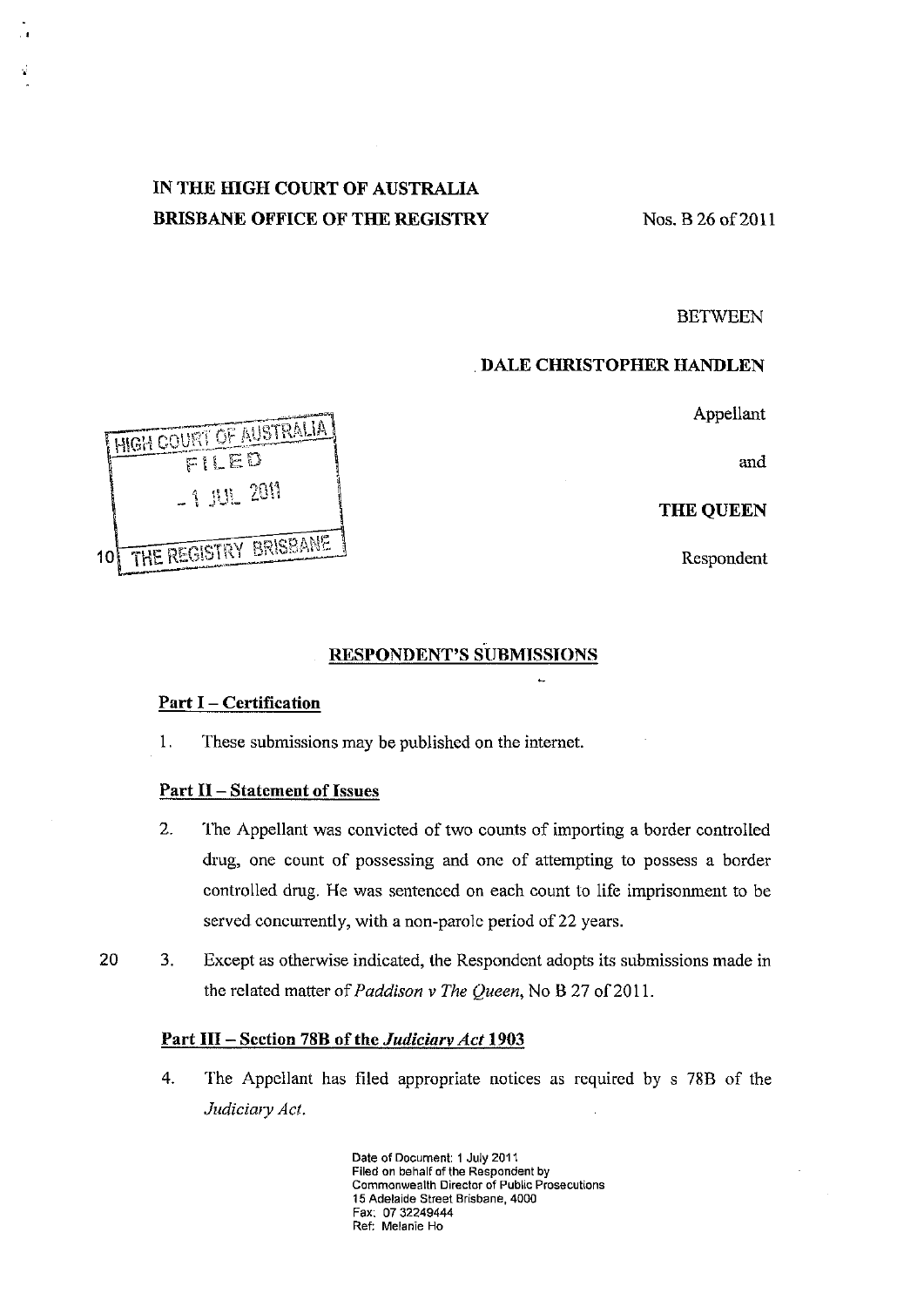### **Part IV** - Statement of Facts

- 5. The facts are accurately summarised in the judgment of Holmes JA (with whom Fraser and White JJA agreed) (at  $[7] - [31]$ ).
- 6. The following factual matters are noted in addition to those set out in the Appellant's submissions and in addition to the matters referred to in *Paddison* v *The Queen.*
- 7. The activities undertaken by Handlen with the intention of achieving the importations included the following:
	- (I) In Canada he discussed with Reed the method to be used to import the drugs' and a plan was devclopcd (to conceal dmgs within computer monitors) which was ultimately implemented (at [8]);
	- (2) Handlen financed the purchase of 480 computer monitors and paid for the lease of a warehouse in Vancouver to which the computers were delivered<sup>2</sup> (at  $[8]$ );
	- (3) Thereafter Handlen told Reed that they were ready to start packing the drugs and arrangements were made to meet at the warehouse<sup>3</sup>;
	- (4) Handlen with Reed, Paddison and others secreted the drugs, which were in vacuum sealed packets, within sixteen of the computer monitors<sup>4</sup> (at [9]);
	- (5) Handlen and Reed travelled to Australia prior to the first importation arriving to advance the arrangements necessary at this end.<sup>5</sup> (at [10]);
	- (6) Handlen paid for their travel and living expenses' (at [10]);
	- (7) Reed arranged for Nerbas, a friend of his in Queensland, to rent a unit for them to live in (at [10]) and also to register a company so it could receive the shipment when it arrived';
	- (8) Handlen informed Nerbas that they were importing drugs<sup>8</sup> (at  $[10]$ );
- 'T 5-16 to T 5-20

- 5 T 5-28
- $T$  5-33  $'$  T 5-33
- $8^8$  T 5-39 to 5-40

20

10

 $2^2$  T 5-21 to T 5-22, T 5-24

 $T$  5-24

T 5-24 to T 2-27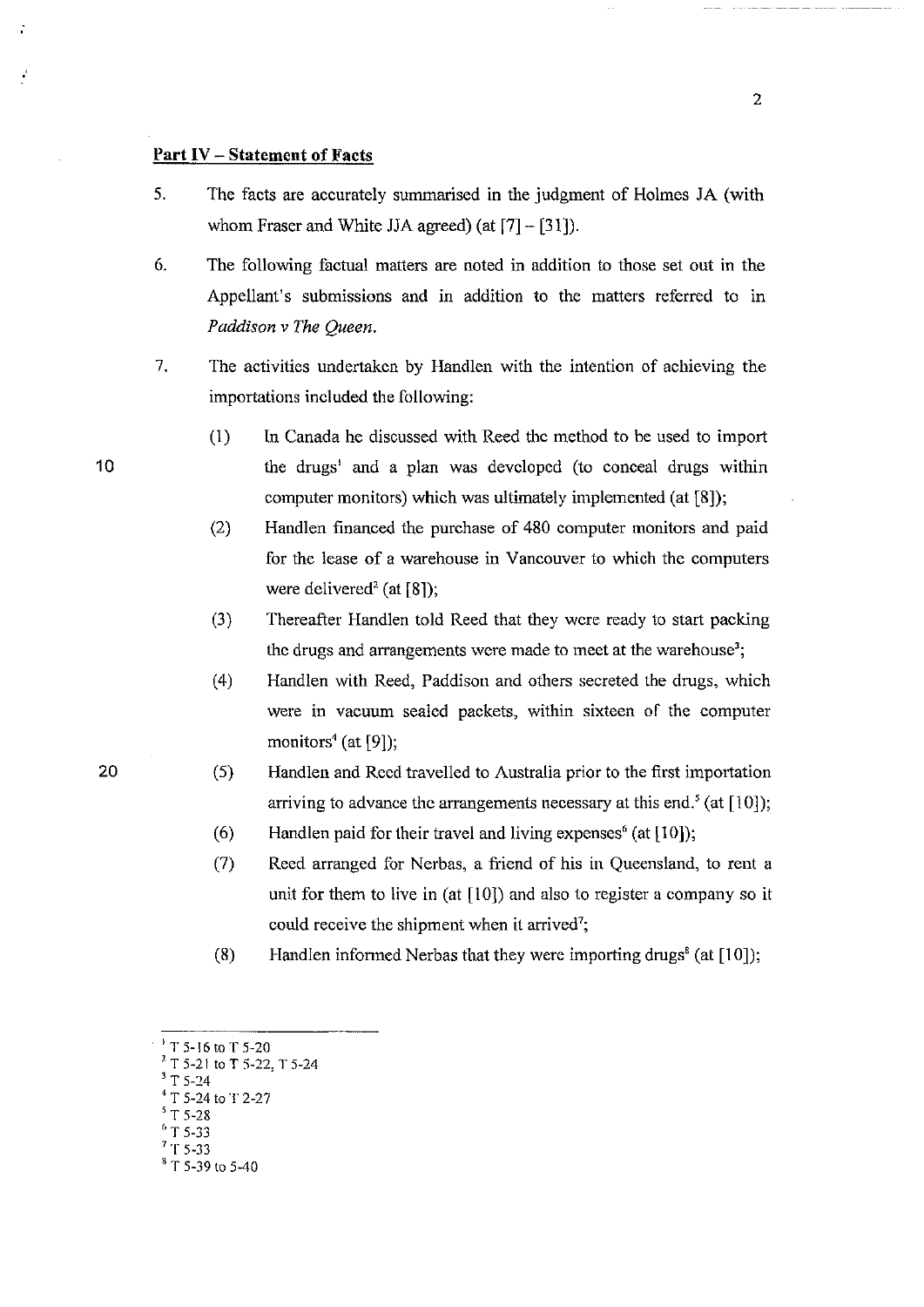- (9) A storage unit in Queensland was leased by Reed and Nerbas, with Handlen arranging for Paddison to send money for expenses from Canada to Nerbas' bank account<sup>9</sup> (including expenses for the storage unit and living expenses for Handlen and Reed while in Australia) (at [10][11]);
- (10) Reed arranged for the computers to be shipped to Australia<sup>10</sup> (at  $[12]$ ;
- (11) Aftcr the container of computers arrived in Australia Handlen and Reed were involved in assisting its clearance through Customs (at [12]). Thereafter it was delivered to the storage unit, where Handlen, Reed and Nerbas unloaded the container<sup>11</sup> (at  $[12]$ );
- (12) A few days later Handlen, Reed and Nerbas returned to the storage unit and identified the sixteen monitors containing the drugs, the drugs were removed from the monitors and initially stored in boxes in the unit<sup>12</sup> (at [13][14]);
- (13) Ultimately Handlen instructed Reed who was to receive the packages of drugs<sup>13</sup> (at  $[14]$ );
- (14) Handlen and Rccd returned to Canada<sup>14</sup> (at  $[15]$ );
- (15) A "dummy run" importation was undertaken to deflect any attention 20 by Customs (at [16]) and a second drug importation followed shortly thereafter using the same modus operandi as the first importation<sup>15</sup>;
	- (16) Handlcn and Reed returned to Australia before the second drug importation (at [19]); Paddison also travelled to Australia<sup>16</sup> (at [15][16]);
	- (17) The Appellant instructed Reed and Nerbas to rent a storage unit into which they moved the monitors that had been used in the first importation<sup>17</sup> (at  $[17]$ );
	- $^9$  T 5-38  $T$  5-41  $5 - 46$  $\Gamma$  5-47  $T$  5-49 <sup>14</sup> Exhibit 112, T 5-55 15 T 5-58
	- <sup>16</sup> T 5-64, T5-68  $17$  T 5-64, T 3-13

10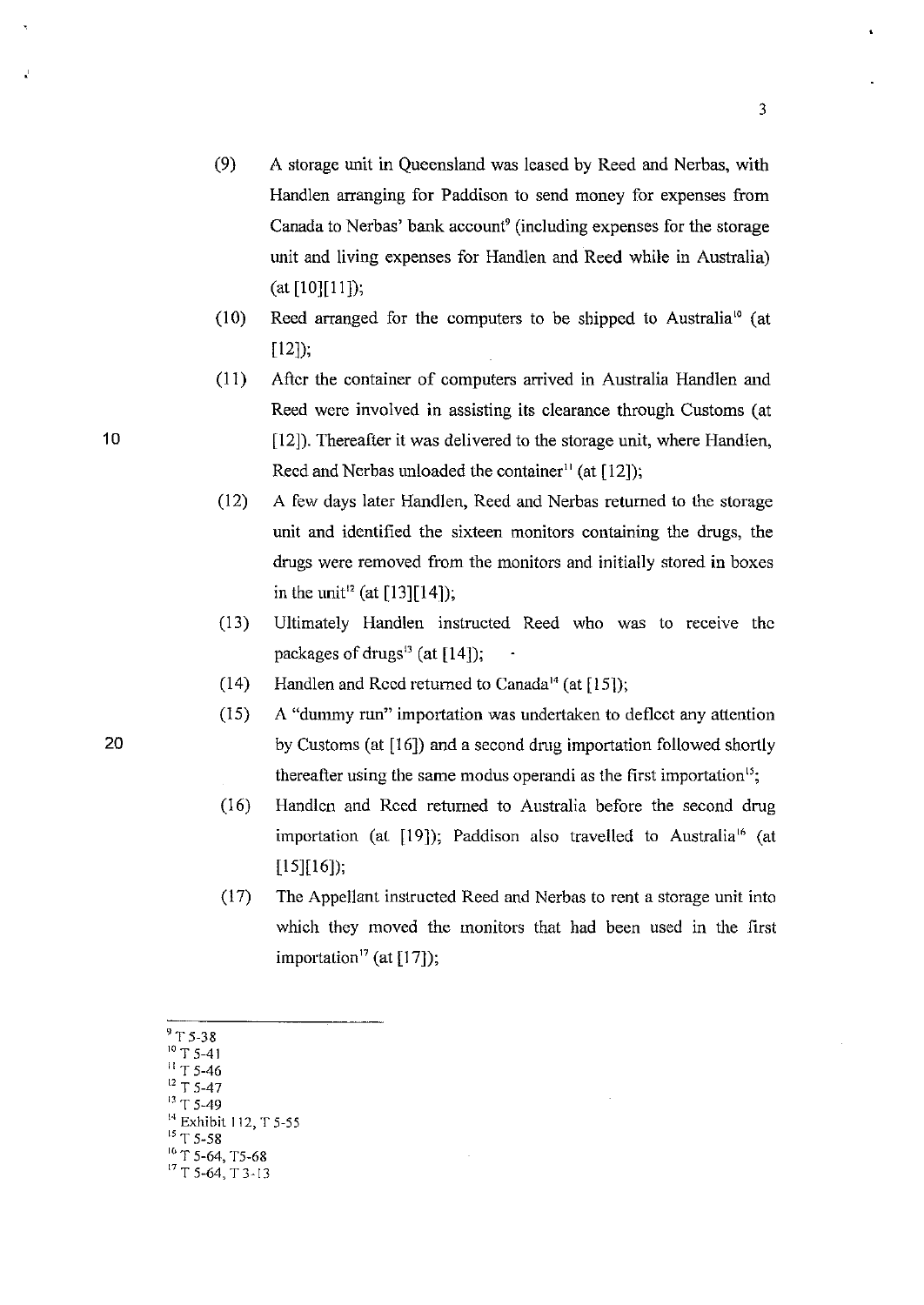- (18) The second drug importation was intercepted by Customs, the drugs were removed and a substitution made, and on 18 September 2006 it was delivered to the storage unit<sup>18</sup> (at  $[19][20][21][22][23][24]$ );
- (19) After the container was delivered it appeared to those involved that it may have been tampered with and Handlen instructed them not to deal with it until he had ascertained whether something untoward had occurred in its processing<sup>19</sup> (at  $[25][26]$ );
- (20) On 20 September 2006 Haridlen instructed Reed and Paddison to inspect the contents of the monitors<sup>20</sup> (at  $[25][26][27]$ ); Handlen was arrested later that day (at [28]).
- 8. Reed pleaded guilty to the offences of importing a border controlled drug and gave evidence in the Crown case as to the activities of Handlen and others involved in those importations. Reed, amongst other things, was responsible for arranging the shipping of the drugs for each importation and dealing with persons associated with that process (for example customs brokers etc).
- 9. There was substantial evidence corroborating his account including evidence of customs brokers engaged to process the containers, travel and accommodation records, bank records, lease documents, telephone calls (lawfully intercepted) featuring all involved (including Handlen), visual surveillance (and film recording of movements of the parties) and a fingerprint of Paddison's on the inside of the casing of a monitor from the second drug importation (at [72]).
- 10. Handlcn did not give evidence at his trial.

# **Part** V - **Relevant** Provisions

11. The Appellant's statement of applicable constitutional provisions, statutes and regulations is accepted.

### **Part VI -Summary of Argument**

12. The Respondent relies upon the submissions filed in Paddison.

4

20

10

<sup>&</sup>lt;sup>18</sup> T 3-8 to T 3-10, exhibit 42

 $19$  T 5-71 to T 5-75, exhibit 58 call 61

 $20$  T 5-74 to T 5-76, exhibit 57, calls 66 and 73